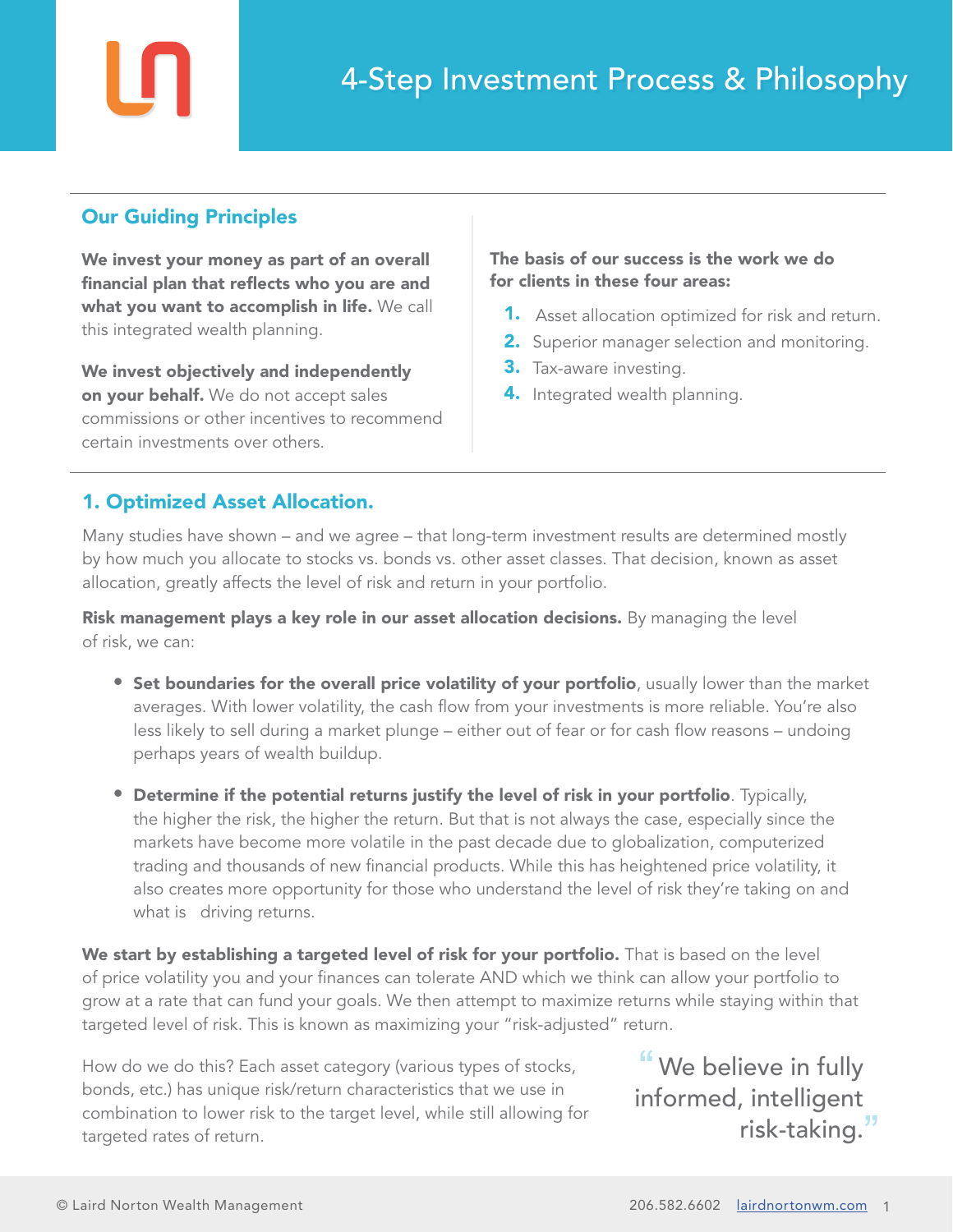We systematically analyze global capital markets (valuations, money flows, growth projections) and key economic variables to develop risk and return forecasts for each major asset class. LNWM's Investment Strategy & Research (ISR) team then runs thousands of simulations to test whether the mix of investments we are recommending for your portfolio is likely to result in the targeted levels of risk and return.

Global Investment Platform. We invest globally, in terms of geography and asset class. We find that a global portfolio offers more opportunity for both risk management and superior returns. Our client portfolios are invested in the U.S. and foreign markets (both developed and emerging), mostly in equities and fixed-income securities, with smaller allocations to sectors such as real estate and alternative investments (see following section).

Our focus is on your risk-adjusted return after taxes, fees and inflation.

Short- and Long-Term Strategies. LNWM has a long-term investment horizon (10 years is our usual forecast period), and we aim to keep your portfolio fully invested at all times. However, along with the asset managers we use in client portfolios, we regularly evaluate short-term market events in search of opportunities to enhance returns. On occasion, LNWM will make tactical, shorter-term allocation shifts to take advantage of what we think are significant market opportunities to enhance return or to reduce heightened levels of risk.

Typically, all short-term changes to client portfolios are within the targeted allocation range we have established for each asset class in each portfolio.

### ALTERNATIVE INVESTMENTS

As we noted earlier, globalization, computerized trading and thousands of new financial products are creating new challenges that increase risk without necessarily enhancing returns. These new challenges include: (1) Markets moving in the same direction more of the time (higher correlation); (2) occasional bouts of heightened short-term volatility; and (3) higher "event risk," or the likelihood that one event will trigger a chain reaction of selling across markets.

To offset these relatively new risks, and when appropriate given a client's unique circumstances, we include some or all of these alternative investments: hedge funds (including managed futures), private equity, private real estate and natural resources. The benefits are twofold: (1) the returns on alternative assets are differently correlated with traditional assets like stocks and bonds, providing the added diversification required to further lower risk; (2) alternative-asset managers can use a variety of strategies to limit losses during massive market disruptions and downturns.

### Our ultimate goal for including alternative investments is to improve "risk-adjusted" return.

This means that for the same investment return, the portfolio should have lower levels of price volatility, or risk. Generally speaking, we believe alternative asset managers should be able to add value to a portfolio by taking advantage of short-term discrepancies in pricing or through a "liquidity premium" if they participate in investments that require lock-up periods, during which investor money is "illiquid" or cannot be withdrawn.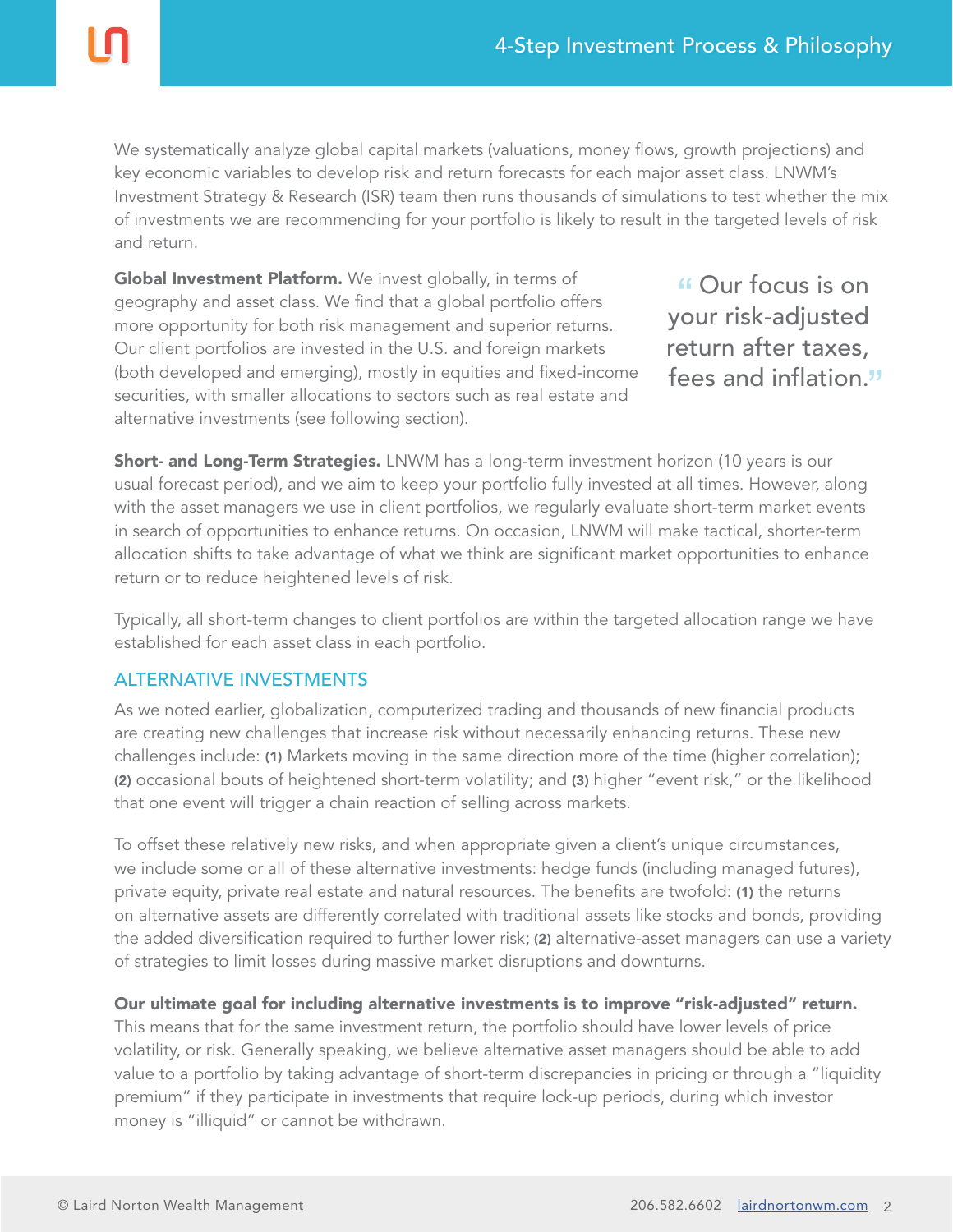Given that the returns on alternative investments have been statistically independent from those of traditional investments, carefully selected alternatives should be able to dampen portfolio price volatility without sacrificing longterm return.

However, alternative assets have extensive drawbacks. These include: limited transparency, higher fees, illiquidity and potential tax inefficiency for individual investors. Therefore, we firmly believe that not every client is a good candidate for alternative asset classes.

Before recommending any alternative investments for client portfolios, we have a detailed conversation with each client about their overall finances and cash flow requirements. Other important considerations include a client's risk tolerance, expectations, and comfort level with new asset classes.

# 2. Superior Manager Selection and Monitoring

Objective and independent, LNWM's manager selection process offers a distinct competitive advantage. We do not work on commission, nor are we compensated in any way by the investments we recommend. This allows us to recommend only the asset managers we're convinced will work best for your portfolio.

### We think the markets are inefficient to varying

degrees. That is, the price levels do not at all times reflect all the existing and relevant information. We therefore seek to find asset managers who are well-positioned to take advantage of inefficiencies in their area of expertise. In the most efficient markets – such as that for large US stocks – we might opt to use low-cost, tax-efficient index funds, if we determine that it will be difficult for asset managers to "beat the market."

### 5-STEP SCREENING

LNWM's asset manager searches vary in length and complexity based on the strategy or investment vehicle. However, all our searches consist of these five steps:

#### Universe Creation

We develop a comprehensive list of all the managers in this particular asset category.

#### Operational Cohesiveness

We determine which managers meet our requirements for size, accessibility, and trading efficiency.

#### Regulatory Review

We screen for regulatory infractions, conflicts of interest, pending litigation, or other detractions from corporate governance or professional stewardship.

#### Quantitative Analysis

We analyze historical performance against the benchmark and peer group.

#### Qualitative Analysis

We develop an investment thesis (how this manager is likely to perform in the future) by thoroughly analyzing the firm, its investment experts, its philosophy, process and execution, and documentation related to the firm and this specific investment strategy.

In less-efficient markets, such as small U.S. equities and foreign equities, we typically use "active" management, or funds whose managers seek out the best investments they can find, regardless of how the indexes for their market are positioned.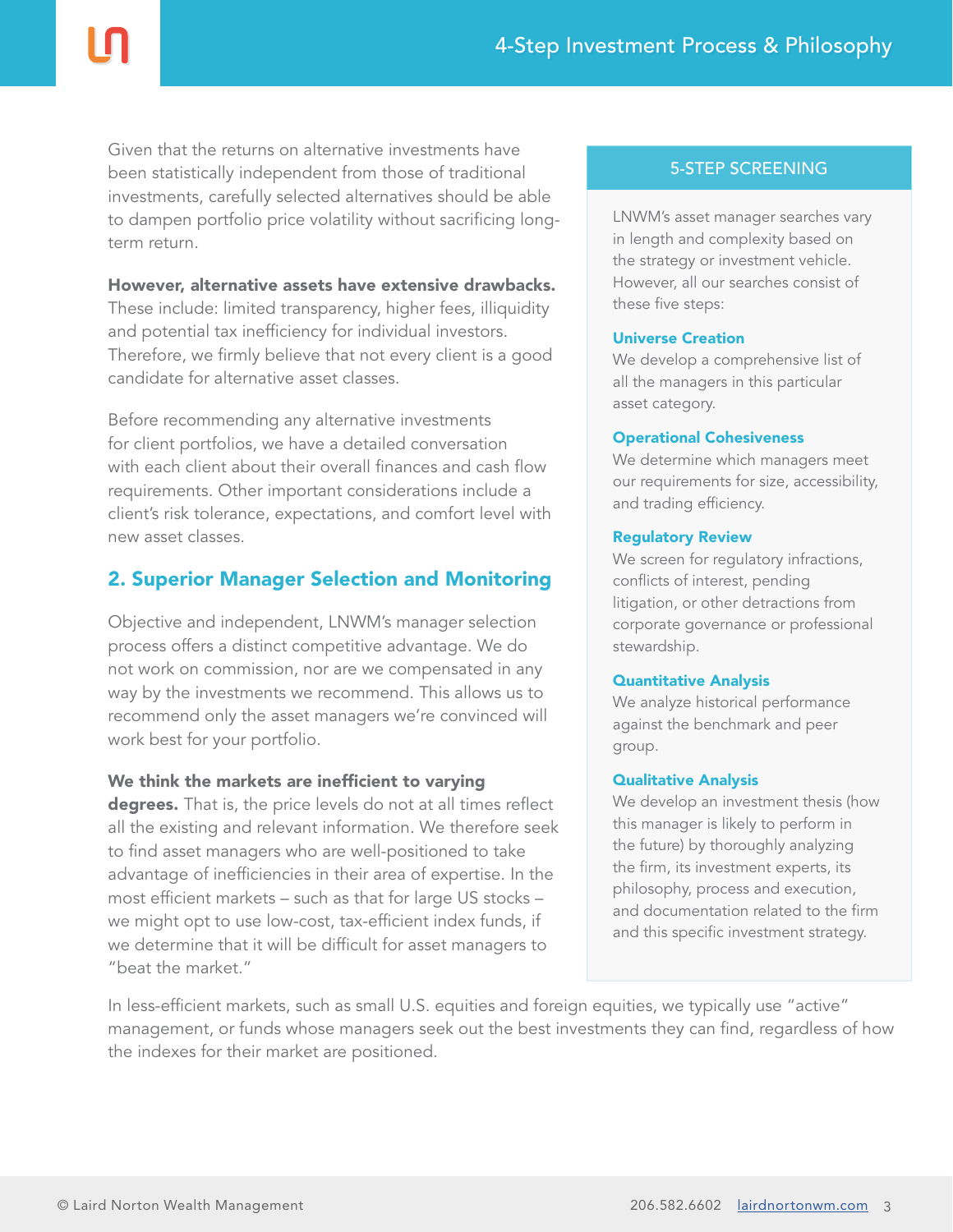LNWM chooses managers in which we have a high degree of confidence, and we give them the freedom necessary to invest in line with their specific strategy and goals. Too often, we see portfolios whose assets are spread across numerous competing managers, each with a small allocation. We feel this adds unnecessary complexity and cost to a portfolio while eliminating a manager's ability to meaningfully add to returns. Additionally, because of our size and relatively small number of managers, LNWM is able to negotiate more favorable terms (such as lower fees and minimum initial investments) for the benefit of our clients.

LNWM has a proprietary, methodical process for evaluating managers and assessing which are best-suited for client

portfolios. Our overall goal is to keep you invested comfortably for the long term with asset managers that:

(1) excel at maximizing opportunities in their area of expertise; (2) take on risk only if it is likely to be compensated by return;

(3) use an investment process that we understand and can fully

#### STAYING INFORMED

We think it's important for clients to know how we're investing and why. Our Investment Strategy & Research team keeps you informed through monthly and quarterly reports, client presentations, and occasional emails about unusual market activity.

Each member of LNWM's Investment Strategy and Research team is available to meet with clients and their LNWM advisor.

assess; and (4) have strong corporate governance and leadership. LNWM's Investment Strategy and Research (ISR) team uses a peer review system, so that each analyst's research recommendation is questioned and tested by all the other ISR team members. This allows for open debate, teamwork and accountability in the process of manager selection.

# ONGOING TRACKING AND REVIEW

Once a manager is approved for client portfolios, LNWM analysts continue to monitor the manager's performance and operations to assess if they're meeting expectations. We require all members of our Investment Strategy and Research team to develop strong relationships with their assigned asset managers, and we believe these relationships increase the level of insight our firm has regarding not only the asset managers' performance but also the markets and individual investments.

At regular intervals, we analyze and rank the performance of each manager on our platform. While we take into account a manager's short-term results, we focus mostly on long-term performance metrics and our level of confidence in the investment strategies and capabilities.

Periodically, we assess each manager on the LNWM platform against their universe — all of the managers in the same asset class. How often we do this depends on the manager being reviewed, the relative risk of the asset class and capital flows into it. While we try to minimize turnover in our clients' accounts, we feel periodic re-examination is key to assessing whether we have at all times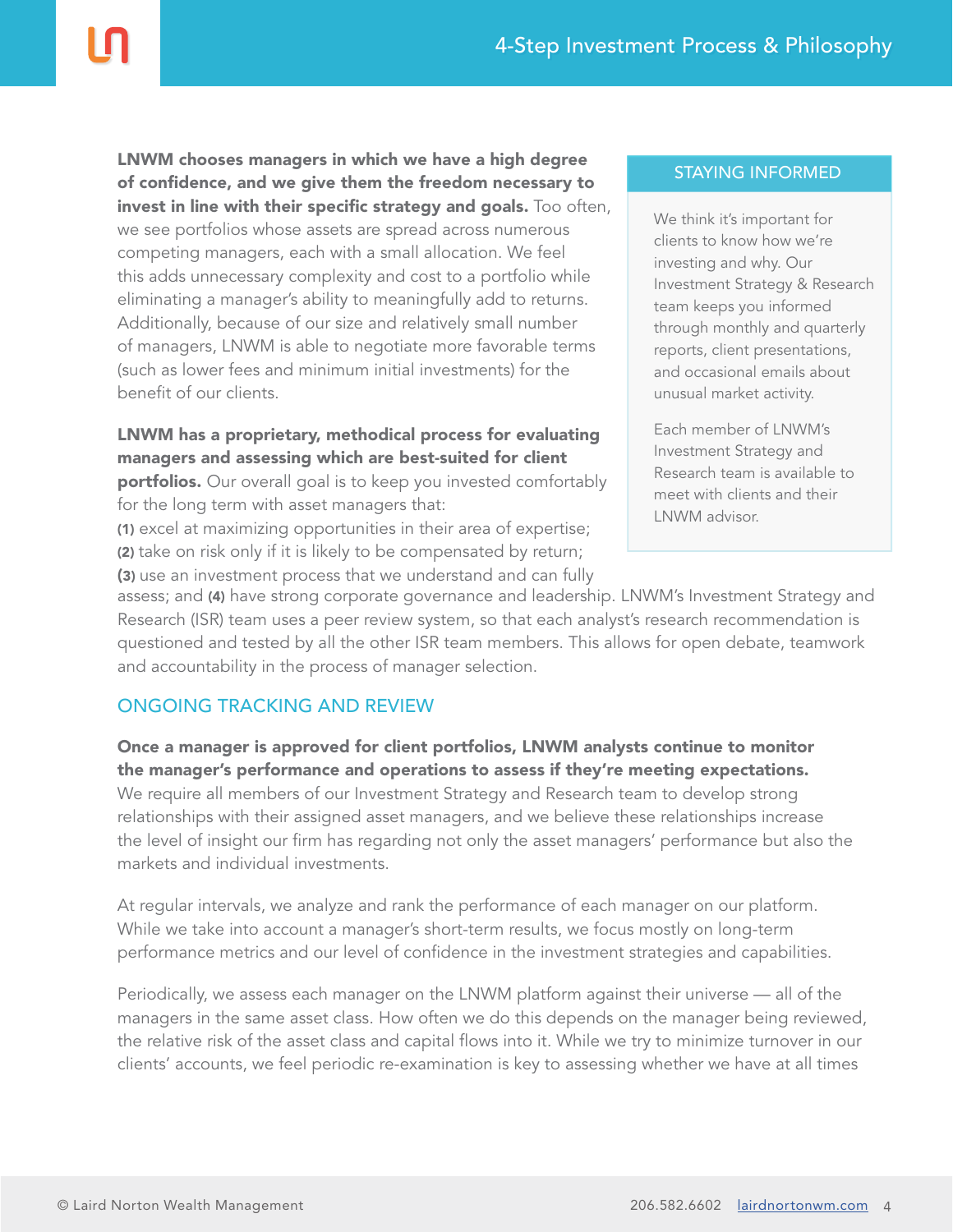# 3. Tax-Aware Investing

LNWM investment portfolios are designed to serve high-net-worth individuals and families, and they are scalable for our institutional clients (foundations and endowments). Many of our clients have a complex array of account types with varying degrees of taxability.

We look at each client's wealth comprehensively and invest in a way that maximizes overall tax efficiency. For asset allocations and/or managers that are likely to produce a larger tax burden, we might recommend placement in a client's tax-deferred accounts, such as IRAs. We would then place the more tax efficient strategies and managers in taxable accounts. We look at each client's investments in the context of their financial plan, and for each individual account make allocation decisions that are appropriately tax-efficient.

We align your investments with your overall financial plan

Just as important, we select asset managers with an eye on tax management. Many of our approved investment managers make it a point to limit tax burdens, either by not trading as often to avoid short-term gains and/or using tax-loss harvesting (timing the realization of losses so they can be used to offset gains). When we select a manager, tax management is not a requirement. However, LNWM will recommend a manager only if we have conviction that their potential to generate above-market return outweighs the likely tax burden.

# 4. Integrated Wealth Management

We are committed to helping our clients and their families achieve financial security, find happiness and thrive in every aspect of their lives. This starts with each member of our Investment Strategy & Research team. Our core strength comes from having dedicated experts in allocation strategies and risk management, global equities, fixed-income and alternative assets all working together on your behalf to maximize risk-adjusted return over a full market cycle (both up and down periods).

But we don't stop there. We align your investments with your overall financial plan as well as your estate plan, which we begin to develop with you starting Day One of our relationship. How well we align all these moving parts is key to our success and our clients' success. We believe this level of integration provides our clients with a lifetime advantage, allowing them to make decisions that build one upon the other. The result is peace of mind and readiness for the future.



# **Where's the Hedge?**

Hedge funds offer different levels of correlation to stocks, which can lower risk without sacrificing returns over time.

Find out how